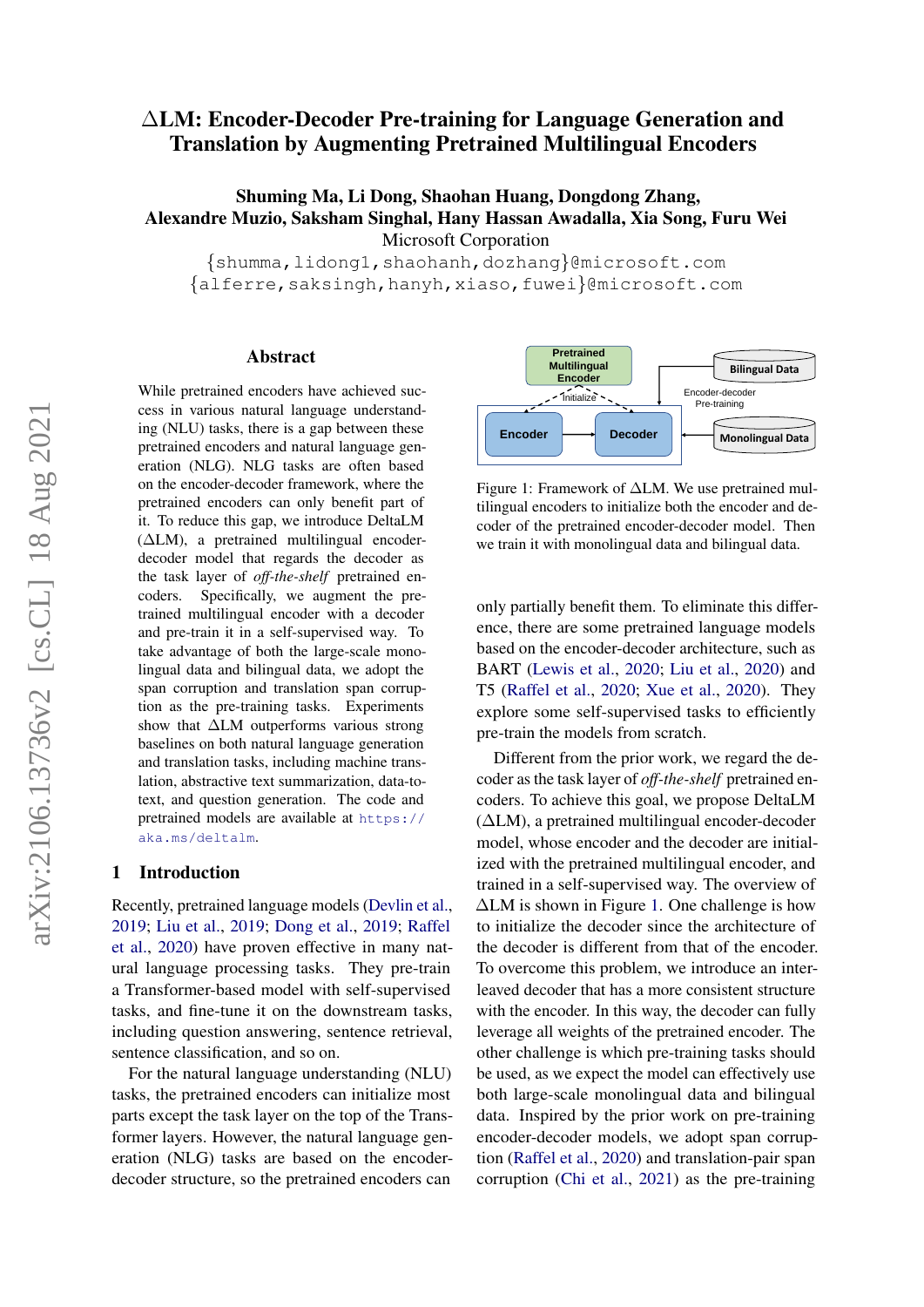tasks. The span corruption task proves to be effective in benefiting the cross-lingual transferability from the monolingual data in different languages, while the translation span corruption task helps improve it with the knowledge of bilingual corpora. Extensive experiments verify the effectiveness of ∆LM on both natural language generation and machine translation tasks.

### 2 ∆LM

We first initialize both the encoder and the decoder of ∆LM with the pretrained encoder. Then, we pre-train ∆LM with both monolingual data and bilingual data in a self-supervised way.

#### 2.1 Multilingual Pretrained Encoder

Reusing the pretrained multilingual encoder brings several advantages in terms of both efficiency and effectiveness. First, it can reduce the training cost by speeding up the convergence. It takes 1 week to train ∆LM with 32 V100 GPUs, while mBART [\(Liu et al.,](#page-8-2) [2020\)](#page-8-2), which is trained from scratch, spent 2.5 weeks on training with 256 GPUs. Second, a strong encoder is important for NLG, according to the empirical studies of the previous work [\(Kasai et al.,](#page-7-3) [2020\)](#page-7-3). Our experiments also verify this by comparing the performance of ∆LM and the baselines on the downstream tasks. Third, it can inherit the cross-lingual transferability of the pretrained encoder, which has proven state-of-theart across various benchmark datasets.

To take advantage of the strong pretrained multilingual encoder, we use InfoXLM [\(Chi et al.,](#page-7-4) [2020b\)](#page-7-4). InfoXLM uses the large-scale monolingual data and bilingual data and is jointly trained with a combination of the masked language model, translation language model, and cross-lingual contrast objectives. It has a shared vocabulary of 250,000 tokens based on the SentencePiece model [\(Kudo](#page-7-5) [and Richardson,](#page-7-5) [2018\)](#page-7-5).

#### 2.2 Interleaved Transformer Decoder

While the encoder can be directly initialized with the pretrained multilingual encoder, it is non-trivial to initialize the decoder, which has a different architecture from the pretrained encoder. Moreover, how to initialize the decoder is under-explored.

As shown in Figure [2a,](#page-1-0) the vanilla Transformer decoder consists of three modules, including *self-attention*, *cross-attention*, and *feedforward network (FFN)* in order. Some previous

<span id="page-1-0"></span>

(a) Vanilla decoder

(b) Interleaved decoder

Figure 2: Illustration of the vanilla Transformer decoder (left) and the proposed interleaved Transformer decoder (right). For simplicity, we omit the embeddings, residual connections, and layer normalization.

work [\(Conneau and Lample,](#page-7-6) [2019\)](#page-7-6) initializes the *self-attention* and the *FFN* with the weights of pretrained encoder, while the *cross-attention* is initialized with either random weights or the same weights as the *self-attention*.

To better leverage the pretrained encoder, we propose an interleaved Transformer decoder. As shown in Figure [2b,](#page-1-0) we interleave the FFNs and the attention modules, so that the structure is consistent with the pretrained encoder. Then, we replace the each other *self-attention* with a *cross-attention* to maintain the function of the decoder. The residual connections and the layer normalizations are performed in each sub-layers in the same way as vanilla Transformer layers. Therefore, each block consists of one *self-attention*, one *cross-attention*, and two *FFNs*. In this way, the architecture is more consistent with the pretrained encoder.

Initialization With the interleaved structure, we can directly initialize the decoder with the pretrained encoder. More specifically, we initialize the *self-attentions* and the bottom *FFNs* with the odd layers of InfoXLM, while the *cross-attentions* and the top *FFNs* are initialized with the corresponding even layers. We believe the cross-lingual ability of InfoXLM can benefit the *cross-attention*. The rest components of the decoder, including the embeddings, residual connections, the activation function, and the layer normalizations, are the same as the pretrained encoder. Thanks to the interleaved structure, our method can fully use the pretrained weights, and none of the sub-layer should be randomly initialized.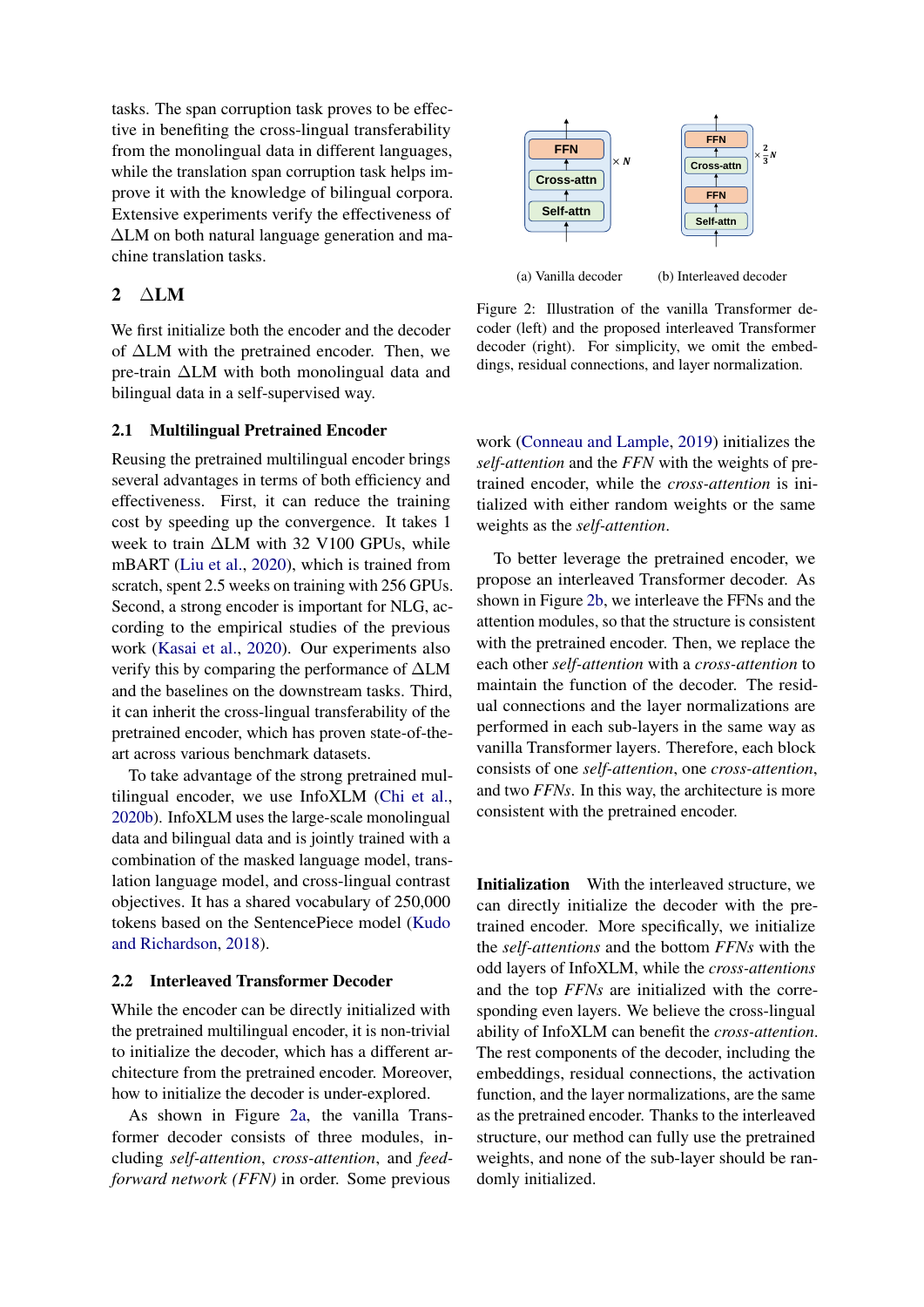<span id="page-2-0"></span>

(b) Translation span corruption task

Figure 3: Illustration of the span corruption task (top) and the translation span corruption task (bottom). Each task constructs an original sample (left) into the text-totext transform format (right).

### 2.3 Pre-training Tasks

After initialization, we pre-train it with two pretraining tasks: span corruption [\(Raffel et al.,](#page-8-1) [2020\)](#page-8-1) and translation span corruption [\(Chi et al.,](#page-6-0) [2021\)](#page-6-0).

Span Corruption As shown in Figure [3a,](#page-2-0) span corruption is to reconstruct the text spans based on the masked input document. It is proven to be effective for pre-training an encoder-decoder model. In this work, we follow mT5 [\(Xue et al.,](#page-8-3) [2020\)](#page-8-3) to apply this pre-training task to pre-train ∆LM on large-scale multilingual corpora in 100 languages. We believe this task can help preserve the crosslingual capability of the pretrained encoders.

Translation Span Corruption Since there are available large-scale bilingual corpora, we would like to also leverage this translation data to improve the pretrained encoder-decoder model. Therefore, we follow mT6 [\(Chi et al.,](#page-6-0) [2021\)](#page-6-0) to improve mT5 with a translation span corruption task. Translation span corruption predicts the text spans based on the input masked translation pair (see Figure [3b\)](#page-2-0). Specifically, we concatenate two parallel sentences as the input and perform the span corruption task. In this way, we can improve the cross-lingual transferability of the model by incorporating the bilingual data.

Pre-training Details We pre-train ∆LM with 6TB multilingual data, which is a combination of CC100, CC-Net, and Wikipedia, covering 100 languages. We also use 88GB of bilingual data from CCAligned and OPUS, which has 77 languages. In the experiments, we consider the base-size Transformer model, with 768 hidden size, 3, 072 FFN dimension, 12 attention heads, and 12 encoder/decoder layers. The model is initialized with an InfoXLM BASE checkpoint [\(Chi et al.,](#page-7-4) [2020b\)](#page-7-4). We use Adam [\(Kingma and Ba,](#page-7-7) [2015\)](#page-7-7) optimizer with  $\beta_1 = 0.9$  and  $\beta_2 = 0.999$ . We adopt a linear learning rate scheduler with 10, 000 warm-up steps. We pre-train the model for 600, 000 steps with 2, 048 samples per batch. For the span corruption task, the input length is 512 tokens, the probability of corrupted tokens is 0.15 and the average length of spans is 3. For the translation span corruption, the probability of corrupted tokens is 0.50 and the span length is 3. We clip the gradient norm to 1.0.

# 3 Evaluation

We evaluate ∆LM on both natural language generation and translation tasks, including machine translation, abstractive text summarization, datato-text, and question generation. These various tasks can test the model's capability of multilingual text generation, cross-lingual text generation, and zero-shot cross-lingual transfer.

### 3.1 Multilingual Language Generation

We conduct experiments on two tasks of multilingual language generation: abstractive text summarization and question generation, where the source and the target are in the same language.

Abstractive Text Summarization Abstractive text summarization is to produce the main points of the input documents with new brief sentences. Following the previous work [\(Chi et al.,](#page-6-1) [2020a\)](#page-6-1), we adopt XGiga as the benchmark dataset. It uses Gigaword [\(Napoles et al.,](#page-8-4) [2012\)](#page-8-4) to extract the first sentence and the headline of the articles to construct the document-summary pairs. We use the French XGiga for evaluation. It contains 500k/5k/5k pairs for training/validation/test, respectively. We evaluate the performance by computing the BLEU [\(Pa](#page-8-5)[pineni et al.,](#page-8-5) [2002\)](#page-8-5), METEOR [\(Denkowski and](#page-7-8) [Lavie,](#page-7-8) [2014\)](#page-7-8) and ROUGE [\(Lin,](#page-8-6) [2004\)](#page-8-6) scores.

Question Generation Question generation takes an answer and the corresponding passage as the input and generates the related question. We use the Chinese XQG as the dataset to evaluate the models. This dataset is constructed from WebQA [\(Li](#page-8-7) [et al.,](#page-8-7) [2016\)](#page-8-7). We concatenate the passage and the answer into one sequence with a special token [S] between them. The dataset is split into 135k/5k/3k samples as the training/validation/test sets. The evaluation metrics include BLEU [\(Papineni et al.,](#page-8-5)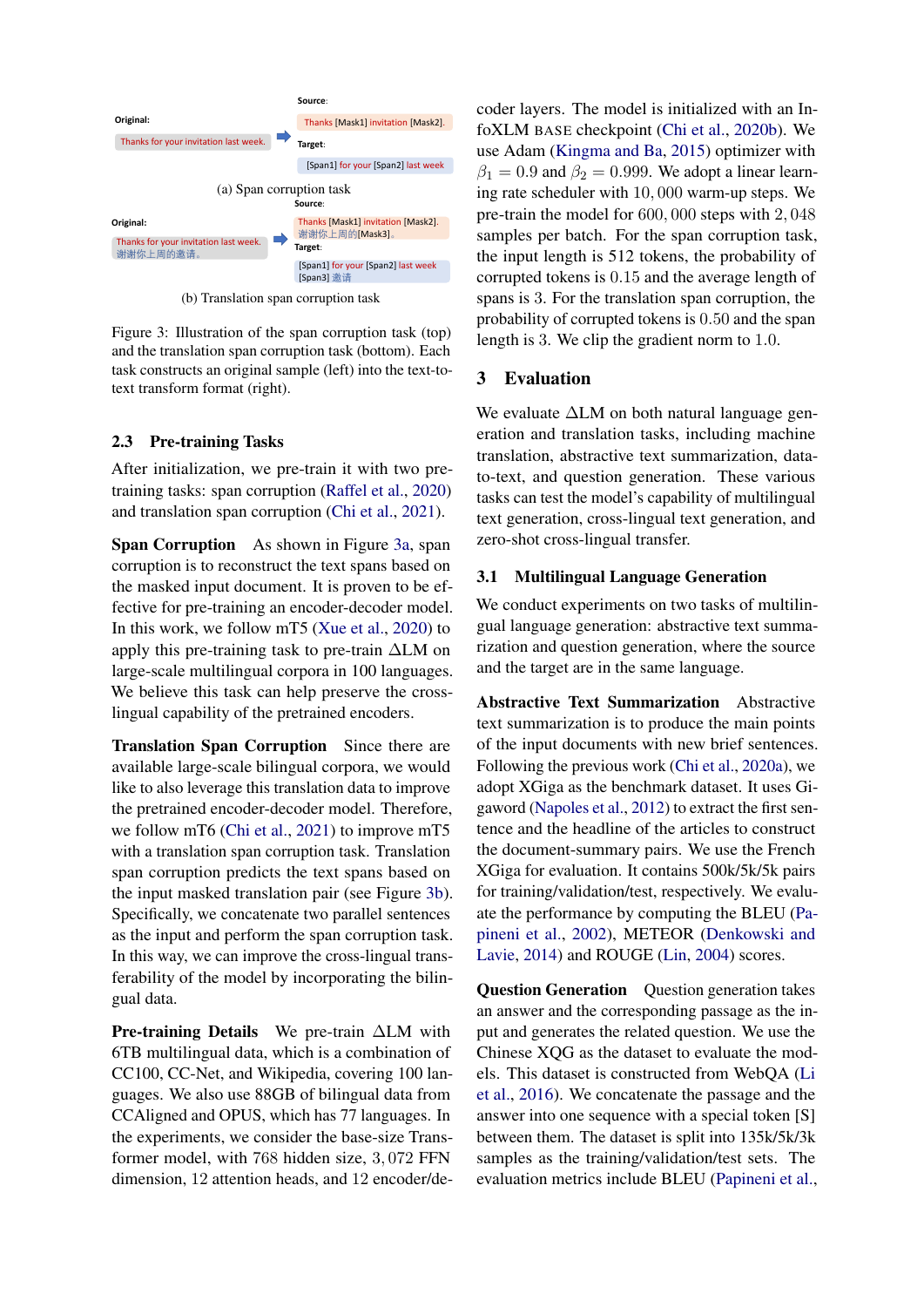<span id="page-3-1"></span>

| Models                     | # Params |             | XOG-Zh        |         | XGiga-Fr    |               |         |  |
|----------------------------|----------|-------------|---------------|---------|-------------|---------------|---------|--|
|                            |          | <b>BLEU</b> | <b>METEOR</b> | ROUGE-L | <b>BLEU</b> | <b>METEOR</b> | ROUGE-L |  |
| XLM (Chi et al., 2020a)    | 570M     | 23.41       | 23.32         | 47.20   | 56.27       | 39.20         | 52.84   |  |
| $XNLG$ (Chi et al., 2020a) | 480M     | 24.89       | 24.53         | 49.72   | 57.84       | 40.81         | 54.24   |  |
| $\Delta$ LM                | 360M     | 25.80       | 24.87         | 52.05   | 58.39       | 42.02         | 54.94   |  |

Table 1: Results on Chinese question generation (XQG-Zh) and French abstractive text summarization (XGiga-Fr). # Params denotes the number of parameters of the model.

### [2002\)](#page-8-5), METEOR [\(Denkowski and Lavie,](#page-7-8) [2014\)](#page-7-8) and ROUGE [\(Lin,](#page-8-6) [2004\)](#page-8-6).

For both multilingual language generation tasks, we directly fine-tune ∆LM on each training set. The optimizer is Adam [\(Kingma and Ba,](#page-7-7) [2015\)](#page-7-7) with  $\beta_1 = 0.9$  and  $\beta_2 = 0.98$ . The learning rate is 3e-4 with a warming-up step of 4,000. The models are trained with the label smoothing cross-entropy, and the smoothing ratio is 0.1. The batch size is 4,096 and we accumulate the gradients to simulate a 128-GPU environment. During testing, we use the beam search algorithm with a beam size of 5 and limit the output sequence to 80 tokens. We select the checkpoints with the best validation performance for all experiments.

#### 3.2 Cross-lingual Language Generation

Besides multilingual language generation, we also test the performance on cross-lingual language generation tasks, where the target language is different from the source language. We perform experiments on machine translation, cross-lingual text summarization, and data-to-text generation.

Machine Translation As for machine translation, we evaluate the models on the large-scale WMT-10 benchmark dataset [\(Wang et al.,](#page-8-8) [2020;](#page-8-8) [Ma et al.,](#page-8-9) [2020\)](#page-8-9). This dataset is a collection of parallel data in different languages from the WMT shared tasks. The parallel data is between English (En) and other 10 languages, including French (Fr), Czech (Cs), German (De), Finnish (Fi), Latvian (Lv), Estonian (Et), Romanian (Ro), Hindi (Hi), Turkish (Tr) and Gujarati (Gu). It contains 32.5 million sentence pairs in the training set. We combine all the parallel data in different languages as the training set and evaluate the models on the test sets in each language. We report the case-sensitive deto-kenized BLEU using sacreBLEU<sup>[1](#page-3-0)</sup> [\(Post,](#page-8-10) [2018\)](#page-8-10).

Cross-lingual Text Summarization Crosslingual text summarization aims to generate the summary of the input document in different languages. We adopt WikiLingua [\(Ladhak](#page-7-9) [et al.,](#page-7-9) [2020\)](#page-7-9) as the benchmark dataset. It is a large-scale multilingual dataset with about 770k article-summary pairs. The dataset is constructed from WikiHow. Following the previous work [\(Gehrmann et al.,](#page-7-10) [2021\)](#page-7-10), we perform experiments in the language directions from Spanish (Es), Russian (Ru), Vietnamese (Vi) and Turkish (Tr) to English (En). The evaluation metric is ROUGE [\(Lin,](#page-8-6) [2004\)](#page-8-6), including ROUGE-1, ROUGE-2, and ROUGE-L. For a fair comparison with the previous work [\(Gehrmann et al.,](#page-7-10) [2021\)](#page-7-10), we report the results on the validation set.

Cross-lingual Data-to-text Generation Datato-text generation requires an input of multiple triplets and generates a natural description based on the input data. The benchmark data is WebNLG [\(Gardent et al.,](#page-7-11) [2017\)](#page-7-11). It is a bilingual dataset of parallel DBpedia triple sets and short texts. The language directions are English-English and English-Russian. It contains about 17k triple sets and 45k short texts in English as well as 7k triple sets and 19k texts in Russian. We report the ROUGE scores, including ROUGE-1, ROUGE-2, and ROUGE-L. For a fair comparison with the previous work [\(Gehrmann et al.,](#page-7-10) [2021\)](#page-7-10), we report the results on the validation set.

For machine translation, we collect all parallel data in different languages as the training set. To balance the high-resource languages and the lowresource languages, we adopt a dynamic data sampling scheduler [\(Ma et al.,](#page-8-9) [2020\)](#page-8-9), where the sampling temperature increases from 1.0 to 5.0 gradually. For the cross-lingual text summarization and data-to-text generation, we directly fine-tune ∆LM on each training set in a separate language.

The hyper-parameters during fine-tuning are the same as those used for multilingual language generation. We limit the source length and the target length to 256 for WMT-10 datasets and truncate the inputs to be 512 tokens for WikiLingua. During

<span id="page-3-0"></span><sup>1</sup>BLEU+case.mixed+lang.{src}-

<sup>{</sup>tgt}+numrefs.1+smooth.exp+tok.13a+version.1.4.14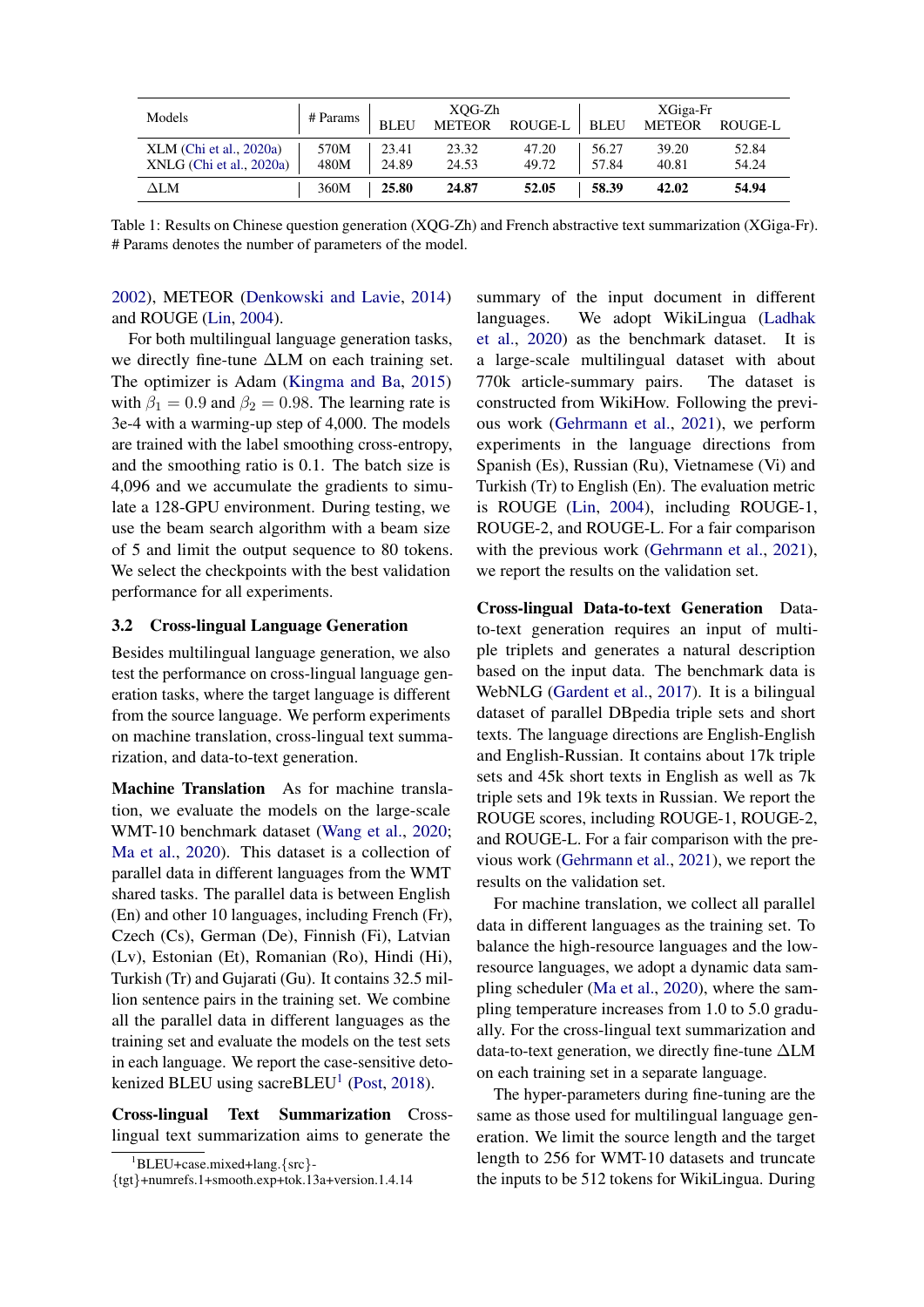<span id="page-4-0"></span>

| $X \rightarrow En$ test sets                                                                                                                                                                                                                                                                         | #Params          | Fr           | C <sub>s</sub> | De           | Fi           | Lv           | Et           | Ro           | Hi           | Tr           | Gu<br>Avg                    |
|------------------------------------------------------------------------------------------------------------------------------------------------------------------------------------------------------------------------------------------------------------------------------------------------------|------------------|--------------|----------------|--------------|--------------|--------------|--------------|--------------|--------------|--------------|------------------------------|
| <b>Bilingual NMT</b>                                                                                                                                                                                                                                                                                 | $240M^{\dagger}$ | 36.2         | 28.5           | 40.2         | 19.2         | 17.5         | 19.7         | 29.8         | 14.1         | 15.1         | 23.0<br>9.3                  |
| Multilingual NMT<br>mBART (Liu et al., 2020)                                                                                                                                                                                                                                                         | 240M<br>610M     | 34.8<br>36.2 | 29.0<br>29.9   | 40.1<br>40.0 | 21.2<br>22.2 | 20.4<br>20.6 | 26.2<br>27.2 | 34.8<br>37.2 | 22.8<br>23.3 | 23.8<br>25.7 | 19.2<br>27.2<br>28.4<br>21.7 |
| $\Delta LM$                                                                                                                                                                                                                                                                                          | 360M             | 36.5         | 30.9           | 42.2         | 23.0         | 22.3         | 29.2         | 37.7         | 27.0         | 27.3         | 29.9                         |
| More training data and language directions<br>33.4<br>420M<br>M2M-100 (Fan et al., 2020)<br>26.2<br>25.8<br>19.9<br>24.0<br>34.1<br>22.0<br>23.4<br>35.6<br>0.4<br>19.6<br>M2M-100 (Fan et al., 2020)<br>1.2B<br>35.8<br>30.6<br>22.8<br>23.0<br>38.2<br>27.2<br>29.6<br>40.7<br>24.6<br>26.1<br>0.5 |                  |              |                |              |              |              |              |              |              |              |                              |

Table 2: X→En test BLEU for multilingual machine translation. †For low-resource languages (Tr, Hi, Gu), we use a small-sized Transformer with 10M parameters to avoid overfitting. # Params denotes the number of parameters of the model.

<span id="page-4-1"></span>

| $En \rightarrow X$ test sets                                                                           | Fr<br>#Params                | Cs.          | De           | Fi           | Lv           | Et           | Ro           | Hi           | Tr           | Gu<br>Avg                    |
|--------------------------------------------------------------------------------------------------------|------------------------------|--------------|--------------|--------------|--------------|--------------|--------------|--------------|--------------|------------------------------|
| <b>Bilingual NMT</b>                                                                                   | $240M^{\dagger}$<br>36.3     | 22.3         | 40.2         | 15.2         | 16.5         | 15.0         | 23.0         | 12.2         | 13.3         | 7.9<br>20.2                  |
| Multilingual NMT<br>mBART (Liu et al., 2020)                                                           | 240M<br>34.2<br>610M<br>33.7 | 20.9<br>20.8 | 40.0<br>38.9 | 15.0<br>14.5 | 18.1<br>18.2 | 20.9<br>20.5 | 26.0<br>26.0 | 14.5<br>15.3 | 17.3<br>16.8 | 13.2<br>22.0<br>21.8<br>12.9 |
| $\Delta LM$                                                                                            | 360M<br>35.8                 | 22.4         | 40.9         | 15.7         | 18.8         | 20.6         | 26.9         | 17.3         | 18.5         | 16.2<br>23.3                 |
| More training data and language directions<br>M2M-100 (Fan et al., 2020)<br>M2M-100 (Fan et al., 2020) | 420M<br>31.5<br>35.5<br>1.2B | 18.4<br>22.1 | 33.9<br>42.2 | 13.1<br>16.6 | 15.4<br>19.2 | 18.6<br>22.9 | 27.9<br>32.0 | 17.3<br>17.9 | 14.5<br>15.5 | 0.3<br>19.1<br>22.5<br>1.3   |

Table 3: En $\rightarrow$ X test BLEU for for multilingual machine translation. †For low-resource languages (Tr, Hi, Gu), we use a small-sized Transformer with 10M parameters to avoid overfitting. # Params denotes the number of parameters of the model.

testing, we use the beam search algorithm with a beam size of 5. The last 5 checkpoints are averaged only on WMT-10 for a fair comparison with the previous model.

#### 3.3 Zero-shot Cross-lingual Transfer

Zero-shot transfer is an important ability of the pretrained language model. To test the cross-lingual transferability, we conduct experiments on the zeroshot abstractive text summarization.

Zero-shot abstractive text summarization We use the XGiga to perform experiments. In this setting, we train the model on the English-English training set and evaluate it on the French-French and Chinese-Chinese test sets. The training data consists of 50k text-summary pairs, while both the validation and test sets have 5k samples. We evaluate the performance by computing the ROUGE scores.

Direct fine-tuning leads to "accidental translation" [\(Xue et al.,](#page-8-3) [2020\)](#page-8-3) errors in a language unseen. These errors include illustrating normalization, grammatical adjustment, and translation. Inspired by the previous work [\(Xue et al.,](#page-8-3) [2020\)](#page-8-3), we mix the pre-training tasks into the fine-tuning stage.

During fine-tuning, half of the time is to fine-tune the downstream tasks while the rest uses the same objective as the pre-training tasks. Specifically, we remove the sentinel tokens from the target sequence in the span corruption tasks to prevent their appearance in the predictions. We use the same languages as the downstream tasks during mixing in the pretraining tasks. The other details of fine-tuning are the same as those used for directly fine-tuning abstractive text summarization as described above.

### 4 Results

We compare ∆LM with various state-of-the-art language generation and translation models. We report the results on various generation tasks.

#### 4.1 Multilingual Language Generation

We compare  $\Delta LM$  with XLM [\(Conneau and Lam](#page-7-6)[ple,](#page-7-6) [2019\)](#page-7-6) and XNLG [\(Chi et al.,](#page-6-1) [2020a\)](#page-6-1), two strong baselines for question generation and abstractive text summarization in different languages.

Table [1](#page-3-1) summarizes the results on XQG-Zh and XGiga-Fr. ∆LM has an improvement of +2.39 BLEU, +1.55 METEOR and +4.85 ROUGE-L over XLM and +0.91 BLEU, +0.34 METEOR and +2.33 ROUGE-L scores over XNLG on XQG dataset. Be-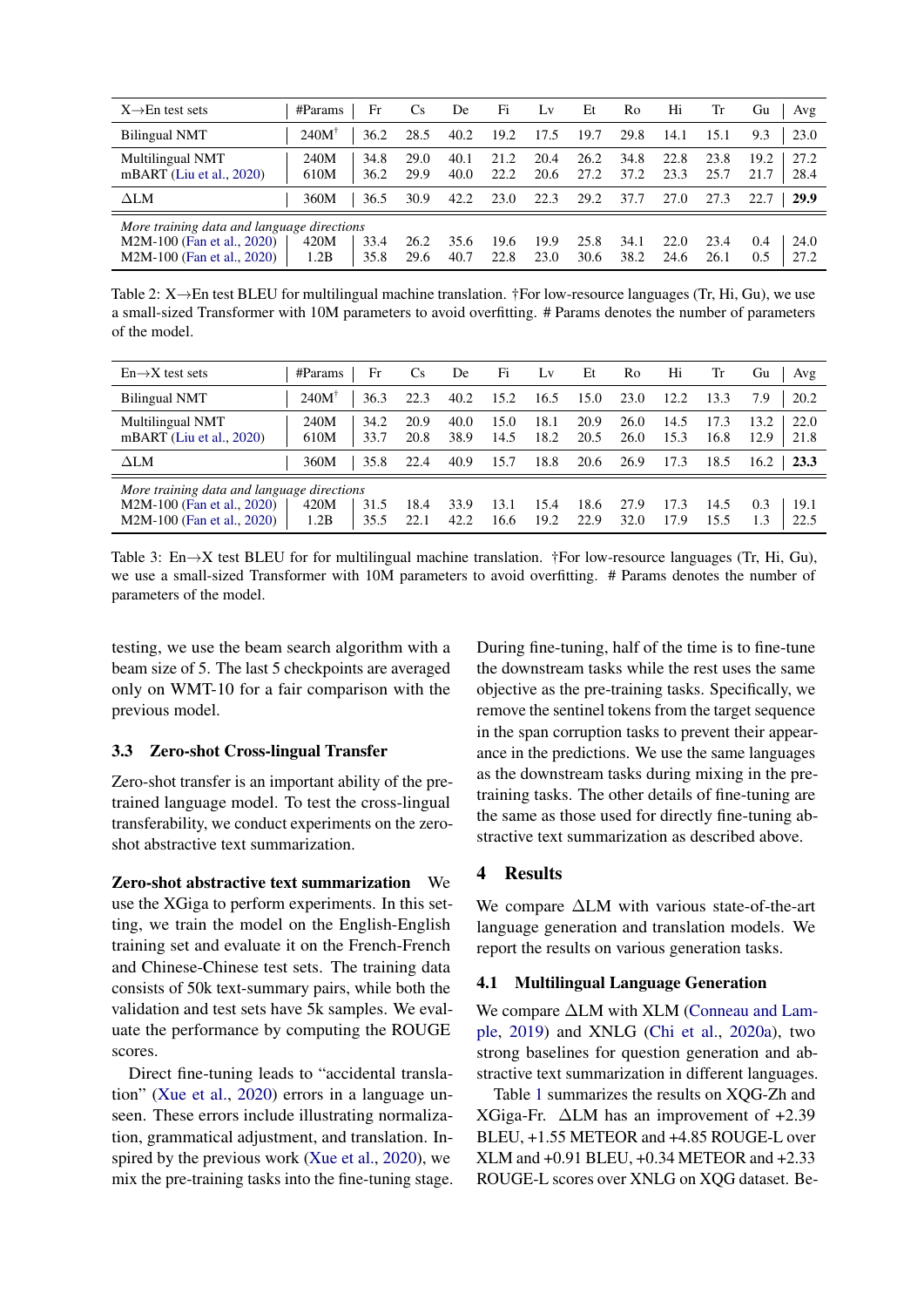<span id="page-5-2"></span>

| Models                                                                                                 | #Params<br>$R-1$                             | Es<br>$R-2$         | $R-L$<br>$R-1$                               | Ru<br>$R-2$         | $R-L$<br>$R-1$                               | Vi<br>$R-2$          | $R-L$<br>$R-1$                               | Tr<br>$R-2$        | $R-L$<br>$R-1$                               | Avg<br>$R-2$        | $R-L$                |
|--------------------------------------------------------------------------------------------------------|----------------------------------------------|---------------------|----------------------------------------------|---------------------|----------------------------------------------|----------------------|----------------------------------------------|--------------------|----------------------------------------------|---------------------|----------------------|
| mBART (Gehrmann et al., 2021)<br>mT5 small (Gehrmann et al., 2021)<br>mT5 base (Gehrmann et al., 2021) | 38.3<br>610M<br>300M<br>29.8<br>580M<br>36.3 | 15.4<br>9.8<br>13.7 | 32.4<br>33.1<br>25.5<br>27.2<br>30.6<br>32.5 | 11.9<br>8.5<br>11.1 | 27.8<br>32.0<br>23.2<br>29.4<br>26.9<br>32.5 | 11.1<br>10.9<br>13.6 | 26.4<br>34.4<br>23.4<br>23.5<br>26.0<br>26.0 | 13.0<br>6.0<br>7.5 | 28.1<br>34.5<br>27.5<br>19.0<br>20.5<br>31.8 | 12.9<br>8.8<br>11.5 | 28.7<br>22.8<br>26.0 |
| $\Delta LM$                                                                                            | 360M<br>36.5                                 | 13.6                | 29.7<br>33.4                                 | 12.0                | 27.2<br>31.8                                 | 10.8                 | 25.7<br>39.6                                 | 17.1               | 32.3<br>35.3                                 | 13.4                | 28.7                 |
| Much larger model size<br>mT5 large (Gehrmann et al., 2021)<br>mT5 XL (Gehrmann et al., 2021)          | 39.3<br>1.2B<br>3.7B<br>41.8                 | 15.7<br>17.4        | 33.0<br>35.0<br>34.7<br>38.6                 | 12.7<br>15.4        | 28.8<br>29.9<br>32.3<br>35.5                 | 9.6<br>13.0          | 23.8<br>36.2<br>29.2<br>41.5                 | 15.0<br>19.6       | 29.1<br>35.1<br>34.7<br>37.4                 | 13.3<br>16.4        | 28.7<br>32.7         |

Table 4: Results on cross-lingual abstractive summarization (WikiLingua). # Params denotes the number of parameters of the model.

<span id="page-5-3"></span>

| Models                                                                                                 | #Params              | $R-1$                | En<br>$R-2$          | $R-L$                | $R-1$                | Ru<br>$R-2$          | $R-L$<br>$R-1$                               | Avg<br>$R-2$         | R-L                  |
|--------------------------------------------------------------------------------------------------------|----------------------|----------------------|----------------------|----------------------|----------------------|----------------------|----------------------------------------------|----------------------|----------------------|
| mBART (Gehrmann et al., 2021)<br>mT5 small (Gehrmann et al., 2021)<br>mT5 base (Gehrmann et al., 2021) | 610M<br>300M<br>580M | 83.4<br>78.8<br>82.3 | 63.1<br>59.2<br>62.1 | 70.3<br>67.2<br>69.7 | 34.8<br>29.7<br>33.0 | 13.4<br>10.5<br>12.7 | 33.0<br>59.1<br>28.4<br>54.3<br>57.7<br>31.3 | 38.3<br>34.9<br>37.4 | 51.7<br>47.8<br>50.5 |
| $\Delta LM$                                                                                            | 360M                 | 83.4                 | 63.9                 | 71.1                 | 35.0                 | 15.0                 | 59.2<br>33.3                                 | 39.4                 | 52.2                 |
| Much larger model size<br>mT5 large (Gehrmann et al., 2021)<br>mT5 XL (Gehrmann et al., 2021)          | 1.2B<br>3.7B         | 83.8<br>83.5         | 64.4<br>63.6         | 71.6<br>71.0         | 33.4<br>34.3         | 13.4<br>13.7         | 32.1<br>58.6<br>58.9<br>32.8                 | 38.9<br>38.7         | 51.9<br>51.9         |

Table 5: Results on data-to-text generation (WebNLG). # Params denotes the number of parameters of the model.

sides, it improves XNLG by a significant gain of  $+0.55/+1.21/+0.70$  points on the XGiga dataset. It concludes that ∆LM can achieve consistent improvement over the strong baselines across different metrics, with an even smaller model size.

#### 4.2 Cross-lingual Language Generation

For machine translation, we compare ∆LM to the state-of-the-art multilingual pretrained language models and multilingual neural machine translation models, including mBART [\(Liu et al.,](#page-8-2) [2020\)](#page-8-2) and M2M-100 [\(Fan et al.,](#page-7-12) [2020\)](#page-7-12). We follow the same implementation as [Tang et al.](#page-8-11) [\(2020\)](#page-8-11) to finetune the mBART model. ${}^{2}$  ${}^{2}$  ${}^{2}$  It is noted that mBART has 12 layers with 1024 hidden size, leading to a larger model size than ∆LM. We also evaluate the performance of M2M-100 on the same test sets. We use the officially released checkpoints of M2M-100, including the small size model (420M) and the base size model  $(1.2B)$ .<sup>[3](#page-5-1)</sup>

We evaluate ∆LM and these baselines on both many-to-English  $(X \rightarrow En)$  translation test sets and English-to-many ( $En \rightarrow X$ ) translation test sets. As shown in Table [2](#page-4-0) and Table [3,](#page-4-1) ∆LM improves the multilingual NMT model without pre-training by  $+2.7$  average BLEU on X $\rightarrow$ En test sets and +1.3 average BLEU on  $En \rightarrow X$  test sets. Moreover, ∆LM outperforms mBART and M2M-100 across 10 languages with fewer parameters.

As for cross-lingual abstractive summarization and data-to-text generation, the baselines include the state-of-the-art pretrained encoder-decoder models, mBART, and mT5. There are different sizes of mT5, including small size (300M), base size (580M), large size  $(1.2B)$ , and XL size  $(3.7B)$ . ∆LM has 360M parameters, which is smaller than these baselines except mT5 small.

Table [4](#page-5-2) reports the results on the WikiLingua dataset. We compute the average scores of ROUGE-1, ROUGE-2, and ROUGE-L across Es, Ru, Vi, and Tr. It shows that ∆LM achieves the scores of 35.3/13.4/28.7 on average. This result is competitive with mT5 large with only 360M parameters while mT5 large has a model size of 1.2B.

Table [5](#page-5-3) summarizes the performance on WebNLG dataset. It shows that ∆LM outperforms all these baselines, reaching the average scores of 59.2/39.4/52.2 points. It is noted that ∆LM achieves better performance than mT5 XL with only 10% parameters.

#### 4.3 Zero-shot Cross-lingual Transfer

We evaluate the zero-shot cross-lingual transferability of ∆LM on XGiga dataset, and Table [6](#page-6-2) includes the results of ∆LM and the baselines. ∆LM is compared to XLM, XLM+MT, and XNLG.

<span id="page-5-0"></span><sup>2</sup>[https://github.com/pytorch/fairseq/](https://github.com/pytorch/fairseq/tree/master/examples/multilingual)

<span id="page-5-1"></span>[tree/master/examples/multilingual](https://github.com/pytorch/fairseq/tree/master/examples/multilingual) <sup>3</sup>[https://github.com/pytorch/fairseq/](https://github.com/pytorch/fairseq/tree/master/examples/M2M_100)

[tree/master/examples/M2M\\_100](https://github.com/pytorch/fairseq/tree/master/examples/M2M_100)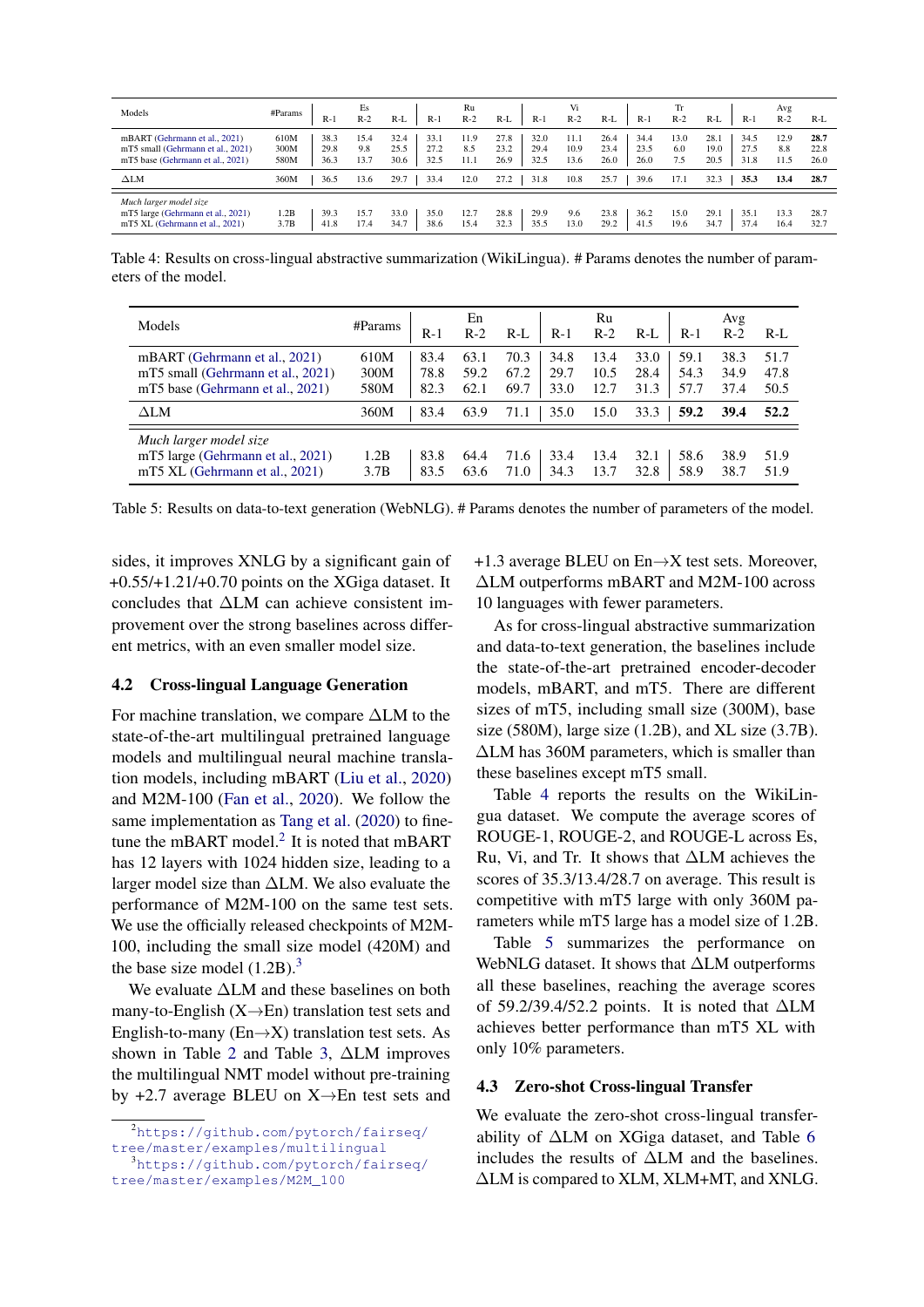<span id="page-6-2"></span>

| Models                       | $\#$ Params | ROUGE-1 | XGiga-Fr<br>ROUGE-2 | ROUGE-L | ROUGE-1 | XGiga-Zh<br>ROUGE-2 | ROUGE-L |
|------------------------------|-------------|---------|---------------------|---------|---------|---------------------|---------|
| $XLM$ (Chi et al., 2020a)    | 570M        | 14.53   | 1.80                | 13.43   | 0.71    | 0.28                | 0.70    |
| $XLM+MT$ (Chi et al., 2020a) | 570M        | 38.48   | 18.86               | 34.98   | 36.96   | 22.03               | 33.99   |
| $XNLG$ (Chi et al., 2020a)   | 480M        | 39.98   | 20.31               | 36.31   | 41.66   | 28.70               | 38.91   |
| $\Delta \text{LM}$           | 360M        | 41.42   | 22.24               | 37.99   | 46.37   | 34.34               | 43.85   |

Table 6: Results on zero-shot abstractive summarization. They are trained on an English dataset and evaluated on the French and Chinese test sets. # Params denotes the number of parameters of the model.

XLM denotes directly fine-tuning the XLM model on the English summarization dataset and test on the Chinese and French test sets. XLM-MT is to translate the French sentences into English with Google Translator before summarizing with XLM and translate the predictions back to French summaries. XNLG is a strong baseline for the zero-shot abstractive summarization, which freezes the decoder of the pretrained model during fine-tuning the English training set.

From the results, we can see that ∆LM significantly outperforms all baselines on both French XGiga test sets and Chinese XGiga test sets, which indicates its good capability of zero-shot crosslingual transfer of language generation.

### 5 Related Work

Encoder-decoder pre-training While pretrained encoders [\(Devlin et al.,](#page-7-0) [2019;](#page-7-0) [Liu et al.,](#page-8-0) [2019;](#page-8-0) [Dong et al.,](#page-7-1) [2019\)](#page-7-1) have achieved lots of success for various NLP tasks, pretrained encoderdecoder models are also effective, especially for NLG tasks. T5 [\(Raffel et al.,](#page-8-1) [2020\)](#page-8-1) explores different pre-training tasks and proposes to use the span corruption tasks for pre-training. mT5 [\(Xue](#page-8-3) [et al.,](#page-8-3) [2020\)](#page-8-3) further extends T5 to support the multilingual pre-training. Along this line, mT6 [\(Chi et al.,](#page-6-0) [2021\)](#page-6-0) improves mT5 by exploring three different text-to-text pre-training tasks and introducing a partially non-autoregressive objective. MASS is also a sequence-to-sequence based pretrained model, which reconstructs a sentence fragment given the remaining part of the sentence [\(Song et al.,](#page-8-12) [2019\)](#page-8-12). There is some work based on the denoising auto-encoder for language model pre-training, including BART [\(Lewis et al.,](#page-7-2) [2020\)](#page-7-2) and mBART [\(Liu et al.,](#page-8-2) [2020\)](#page-8-2). Different from the prior work, our work focuses on reusing the pretrained encoder for encoder-decoder pre-training.

Pretrained multilingual model This work is also related to pretrained multilingual model. mBERT [\(Dufter and Schutze,](#page-7-13) [2020\)](#page-7-13) extends the BERT model to support different languages with a single pretrained model. XLM [\(Conneau and](#page-7-6) [Lample,](#page-7-6) [2019\)](#page-7-6) explores three pre-training tasks, including mask language model, translation language model, and conditional language model to improve the multilingual pretrained model. XLM-R [\(Con](#page-7-14)[neau et al.,](#page-7-14) [2020\)](#page-7-14) takes advantage of both XLM and Roberta [\(Liu et al.,](#page-8-0) [2019\)](#page-8-0) to achieve a better performance than XLM. InfoXLM [\(Chi et al.,](#page-7-4) [2020b\)](#page-7-4) proposes a novel cross-lingual contrast to enhance the cross-lingual transferability of the pretrained encoders. There are also other work [\(Huang et al.,](#page-7-15) [2019;](#page-7-15) [Luo et al.,](#page-8-13) [2020\)](#page-8-13) to explore different pretraining tasks to further improve the performance of pretrained multilingual model.

# 6 Conclusion

In this work, we introduce ∆LM, a powerful pretrained multilingual encoder-decoder model for both language generation and translation. ∆LM reuses the state-of-the-art pretrained encoder and can leverage both large-scale monolingual data and bilingual data via encoder-decoder pre-training. Extensive experiments prove the effectiveness of ∆LM on various language generation and translation benchmark datasets. In the future, we would like to scale up the model and explore its applications on the NLU tasks.

### References

- <span id="page-6-0"></span>Zewen Chi, Li Dong, Shuming Ma, Shaohan Huang, Xian-Ling Mao, Heyan Huang, and Furu Wei. 2021. mT6: Multilingual pretrained text-to-text transformer with translation pairs. *arXiv preprint arXiv:2104.08692*.
- <span id="page-6-1"></span>Zewen Chi, Li Dong, Furu Wei, Wenhui Wang, Xian-Ling Mao, and Heyan Huang. 2020a. [Cross-lingual](https://www.aaai.org/Papers/AAAI/2020GB/AAAI-ChiZ.7682.pdf) [natural language generation via pre-training.](https://www.aaai.org/Papers/AAAI/2020GB/AAAI-ChiZ.7682.pdf) In *The*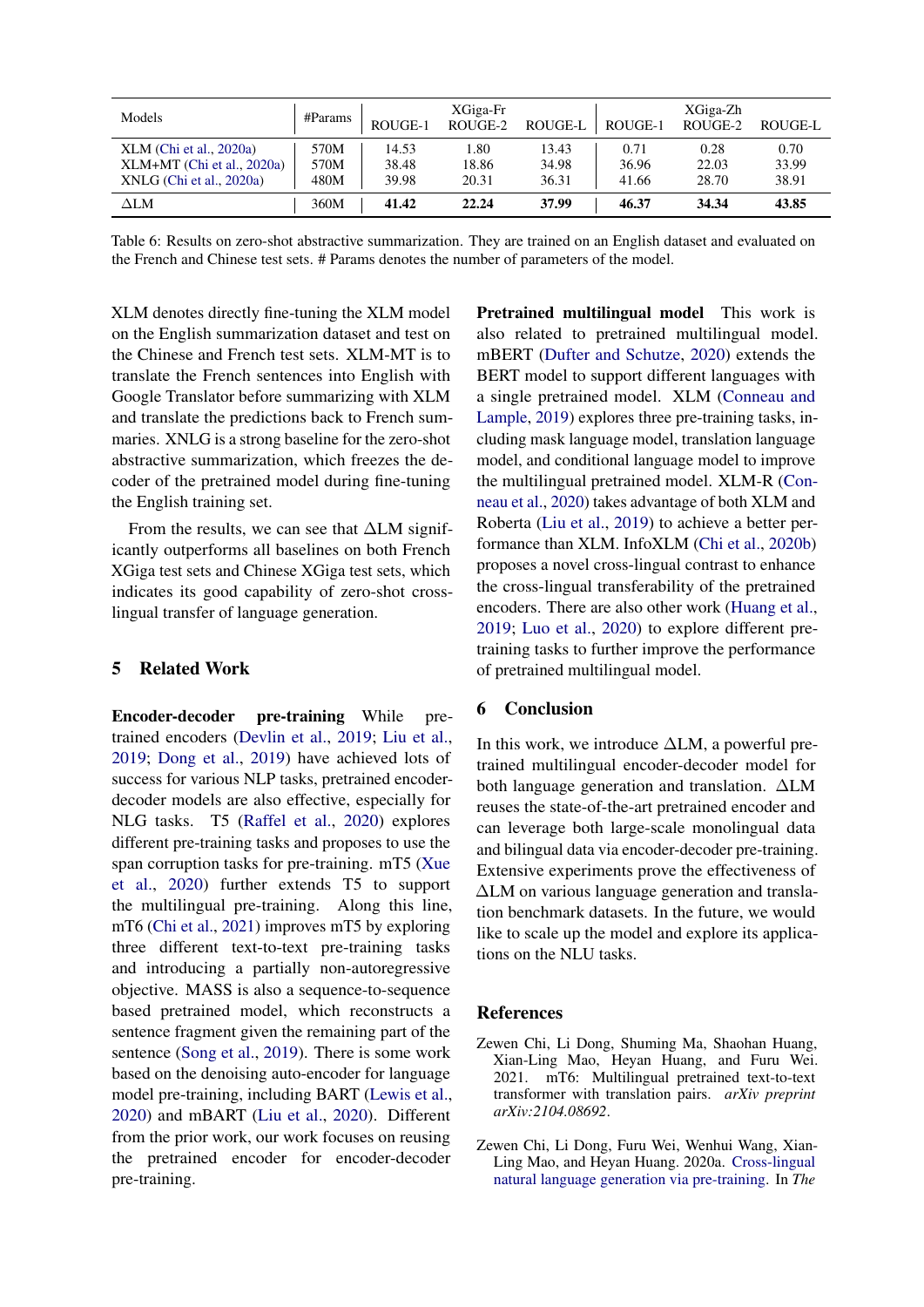*Thirty-Fourth AAAI Conference on Artificial Intelligence, AAAI 2020, New York, NY, USA, February 7-12, 2020*, pages 7570–7577. AAAI Press.

- <span id="page-7-4"></span>Zewen Chi, Li Dong, Furu Wei, Nan Yang, Saksham Singhal, Wenhui Wang, Xia Song, Xian-Ling Mao, Heyan Huang, and Ming Zhou. 2020b. Infoxlm: An information-theoretic framework for cross-lingual language model pre-training. *arXiv preprint arXiv:2007.07834*.
- <span id="page-7-14"></span>Alexis Conneau, Kartikay Khandelwal, Naman Goyal, Vishrav Chaudhary, Guillaume Wenzek, Francisco Guzman, Edouard Grave, Myle Ott, Luke Zettle- ´ moyer, and Veselin Stoyanov. 2020. [Unsupervised](https://www.aclweb.org/anthology/2020.acl-main.747) [cross-lingual representation learning at scale.](https://www.aclweb.org/anthology/2020.acl-main.747) In *Proceedings of the 58th Annual Meeting of the Association for Computational Linguistics*, pages 8440– 8451, Online. Association for Computational Linguistics.
- <span id="page-7-6"></span>Alexis Conneau and Guillaume Lample. 2019. [Cross](http://papers.nips.cc/paper/8928-cross-lingual-language-model-pretraining.pdf)[lingual language model pretraining.](http://papers.nips.cc/paper/8928-cross-lingual-language-model-pretraining.pdf) In *Advances in Neural Information Processing Systems*, pages 7057–7067. Curran Associates, Inc.
- <span id="page-7-8"></span>Michael Denkowski and Alon Lavie. 2014. Meteor universal: Language specific translation evaluation for any target language. In *Proceedings of the EACL 2014 Workshop on Statistical Machine Translation*.
- <span id="page-7-0"></span>Jacob Devlin, Ming-Wei Chang, Kenton Lee, and Kristina Toutanova. 2019. [BERT: Pre-training of](https://doi.org/10.18653/v1/N19-1423) [deep bidirectional transformers for language under](https://doi.org/10.18653/v1/N19-1423)[standing.](https://doi.org/10.18653/v1/N19-1423) In *Proceedings of the 2019 Conference of the North American Chapter of the Association for Computational Linguistics: Human Language Technologies, Volume 1 (Long and Short Papers)*, pages 4171–4186, Minneapolis, Minnesota. Association for Computational Linguistics.
- <span id="page-7-1"></span>Li Dong, Nan Yang, Wenhui Wang, Furu Wei, Xiaodong Liu, Yu Wang, Jianfeng Gao, Ming Zhou, and Hsiao-Wuen Hon. 2019. [Unified language](http://papers.nips.cc/paper/9464-unified-language-model-pre-training-for-natural-language-understanding-and-generation.pdf) [model pre-training for natural language understand](http://papers.nips.cc/paper/9464-unified-language-model-pre-training-for-natural-language-understanding-and-generation.pdf)[ing and generation.](http://papers.nips.cc/paper/9464-unified-language-model-pre-training-for-natural-language-understanding-and-generation.pdf) In *Advances in Neural Information Processing Systems*, pages 13063–13075. Curran Associates, Inc.
- <span id="page-7-13"></span>Philipp Dufter and Hinrich Schutze. 2020. Identifying necessary elements for BERT's multilinguality. *ArXiv*, abs/2005.00396.
- <span id="page-7-12"></span>Angela Fan, Shruti Bhosale, Holger Schwenk, Zhiyi Ma, Ahmed El-Kishky, Siddharth Goyal, Mandeep Baines, Onur Celebi, Guillaume Wenzek, Vishrav Chaudhary, Naman Goyal, Tom Birch, Vitaliy Liptchinsky, Sergey Edunov, Edouard Grave, Michael Auli, and Armand Joulin. 2020. [Be](http://arxiv.org/abs/2010.11125)[yond english-centric multilingual machine transla](http://arxiv.org/abs/2010.11125)[tion.](http://arxiv.org/abs/2010.11125) *CoRR*, abs/2010.11125.
- <span id="page-7-11"></span>Claire Gardent, Anastasia Shimorina, Shashi Narayan, and Laura Perez-Beltrachini. 2017. The webnlg challenge: Generating text from RDF data. In *Proceedings of the 10th International Conference on*

*Natural Language Generation, INLG 2017, Santiago de Compostela, Spain, September 4-7, 2017*, pages 124–133.

- <span id="page-7-10"></span>Sebastian Gehrmann, Tosin P. Adewumi, Karmanya Aggarwal, Pawan Sasanka Ammanamanchi, Aremu Anuoluwapo, Antoine Bosselut, Khyathi Raghavi Chandu, Miruna-Adriana Clinciu, Dipanjan Das, Kaustubh D. Dhole, Wanyu Du, Esin Durmus, Ondrej Dusek, Chris Emezue, Varun Gangal, Cristina Garbacea, Tatsunori Hashimoto, Yufang Hou, Yacine Jernite, Harsh Jhamtani, Yangfeng Ji, Shailza Jolly, Dhruv Kumar, Faisal Ladhak, Aman Madaan, Mounica Maddela, Khyati Mahajan, Saad Mahamood, Bodhisattwa Prasad Majumder, Pedro Henrique Martins, Angelina McMillan-Major, Simon Mille, Emiel van Miltenburg, Moin Nadeem, Shashi Narayan, Vitaly Nikolaev, Rubungo Andre Niyongabo, Salomey Osei, Ankur P. Parikh, Laura Perez-Beltrachini, Niranjan Ramesh Rao, Vikas Raunak, Juan Diego Rodriguez, Sashank Santhanam, João Sedoc, Thibault Sellam, Samira Shaikh, Anastasia Shimorina, Marco Antonio Sobrevilla Cabezudo, Hendrik Strobelt, Nishant Subramani, Wei Xu, Diyi Yang, Akhila Yerukola, and Jiawei Zhou. 2021. [The GEM benchmark: Natu](http://arxiv.org/abs/2102.01672)[ral language generation, its evaluation and metrics.](http://arxiv.org/abs/2102.01672) *CoRR*, abs/2102.01672.
- <span id="page-7-15"></span>Haoyang Huang, Yaobo Liang, Nan Duan, Ming Gong, Linjun Shou, Daxin Jiang, and Ming Zhou. 2019. [Unicoder: A universal language encoder by pre](https://doi.org/10.18653/v1/D19-1252)[training with multiple cross-lingual tasks.](https://doi.org/10.18653/v1/D19-1252) In *Proceedings of the 2019 Conference on Empirical Methods in Natural Language Processing and the 9th International Joint Conference on Natural Language Processing*, pages 2485–2494, Hong Kong, China. Association for Computational Linguistics.
- <span id="page-7-3"></span>Jungo Kasai, Nikolaos Pappas, Hao Peng, James Cross, and Noah A. Smith. 2020. [Deep encoder, shallow](http://arxiv.org/abs/2006.10369) [decoder: Reevaluating the speed-quality tradeoff in](http://arxiv.org/abs/2006.10369) [machine translation.](http://arxiv.org/abs/2006.10369) *CoRR*, abs/2006.10369.
- <span id="page-7-7"></span>Diederik P. Kingma and Jimmy Ba. 2015. [Adam: A](http://arxiv.org/abs/1412.6980) [method for stochastic optimization.](http://arxiv.org/abs/1412.6980) In *3rd International Conference on Learning Representations*, San Diego, CA.
- <span id="page-7-5"></span>Taku Kudo and John Richardson. 2018. [SentencePiece:](https://doi.org/10.18653/v1/d18-2012) [A simple and language independent subword tok](https://doi.org/10.18653/v1/d18-2012)[enizer and detokenizer for neural text processing.](https://doi.org/10.18653/v1/d18-2012) In *Proceedings of the 2018 Conference on Empirical Methods in Natural Language Processing, EMNLP 2018: System Demonstrations, Brussels, Belgium, October 31 - November 4, 2018*, pages 66–71. Association for Computational Linguistics.
- <span id="page-7-9"></span>Faisal Ladhak, Esin Durmus, Claire Cardie, and Kathleen R. McKeown. 2020. [Wikilingua: A new bench](http://arxiv.org/abs/2010.03093)[mark dataset for cross-lingual abstractive summa](http://arxiv.org/abs/2010.03093)[rization.](http://arxiv.org/abs/2010.03093) *CoRR*, abs/2010.03093.
- <span id="page-7-2"></span>Mike Lewis, Yinhan Liu, Naman Goyal, Marjan Ghazvininejad, Abdelrahman Mohamed, Omer